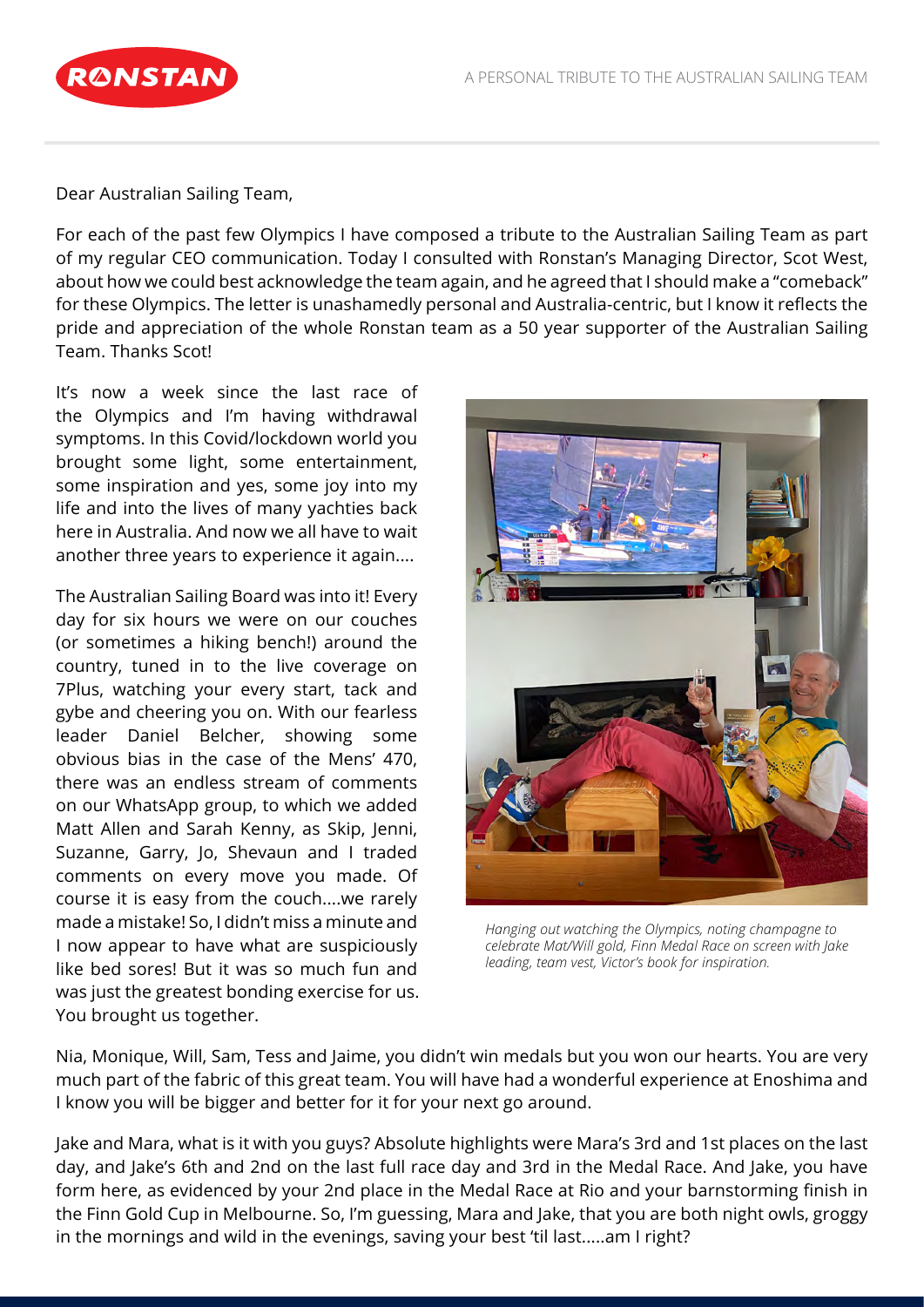

Jase and Lisa, I know how high your aspirations were, but sometimes it's just not meant to be. You sailed very well anyway and should be proud of yourselves. I know you will be doing all you can to work out where those Italians and Brits got that extra ounce of boatspeed.

Matt and Blackers....phenomenal! After that start to your regatta, that was the true sign of a champion! You strung together a phenomenal set of results that put you head and shoulders above the rest… continuing Blackers' run of three golds with three different sailors!

Mat, Will and Victor....phenomenal too! You are simply the consummate professionals, the standard to which all other 470 sailors aspire, but just can't match! Personally, I couldn't be more thrilled as you are such good friends. What an honour for you, Mat, to represent all Australian athletes as our flagbearer at the closing ceremony. Good on you, mate!

Of course, all of you sailors would say it has been a great team effort, and it has been:

Big Fella, Iain, you led the team from the front, in your calm, but passionate and totally involved way. As far as I'm concerned it just proves the adage that "If you want something big done, just ask a Murray!" And I know you will say you couldn't have done it without Caroline.

Mike McGovern, you brought your background of structure, attention to detail, High Performance disciplines and experience to the fore...the perfect complement to Iain and his team.

I've mentioned two coaches already, and I know how much you mean to your sailors....thank you and well done to Mal, Tristan, Rafa, Harry, Ruslana and Bundy as well.

Behind the scenes, in support, we had our Chief Medical Officer Kathy, physiotherapist Ashley, psychologist Andrea, meteorologists Karina and Libby, nutritionist Benita, boatman Mark, rules advisor Richard, performance analyst Sam, chefs Palasis and Thomas (man that food looked good!) and media officer Katherine. Hoping I haven't forgotten anyone, a huge well done to all!

Back at home, much work was put in in advance, and the fires were kept burning by our CEO Ben Houston, our Senior Leadership team of David, Manny, Chris, Sarah, Glen, Mike and Michael, and all of their teams. Great work with the publicity, Michael!

During the Olympics I had some excited dialogue with some of our Patrons, who were just as engrossed as the rest of us. Thank you to Robert, Andrew, Simon, Marcus, John, John, Leslie, Sandy, Norman, Lang and David, for all you do for sailing!

You all did a great job for our partners, sponsors and official suppliers, and Ronstan is proud to be one of them.

You did a great job for the sport of sailing in Australia. Here is our sport being showcased as something to aspire to, as tough and competitive and athletic....and yes, something Australia is great at! More on that later....

Most importantly, you brought a great deal of joy to your friends and families, and all sailors back in Australia. Perhaps we weren't able to gather as we would have liked to in many cases, but we all found ways to enjoy your journey.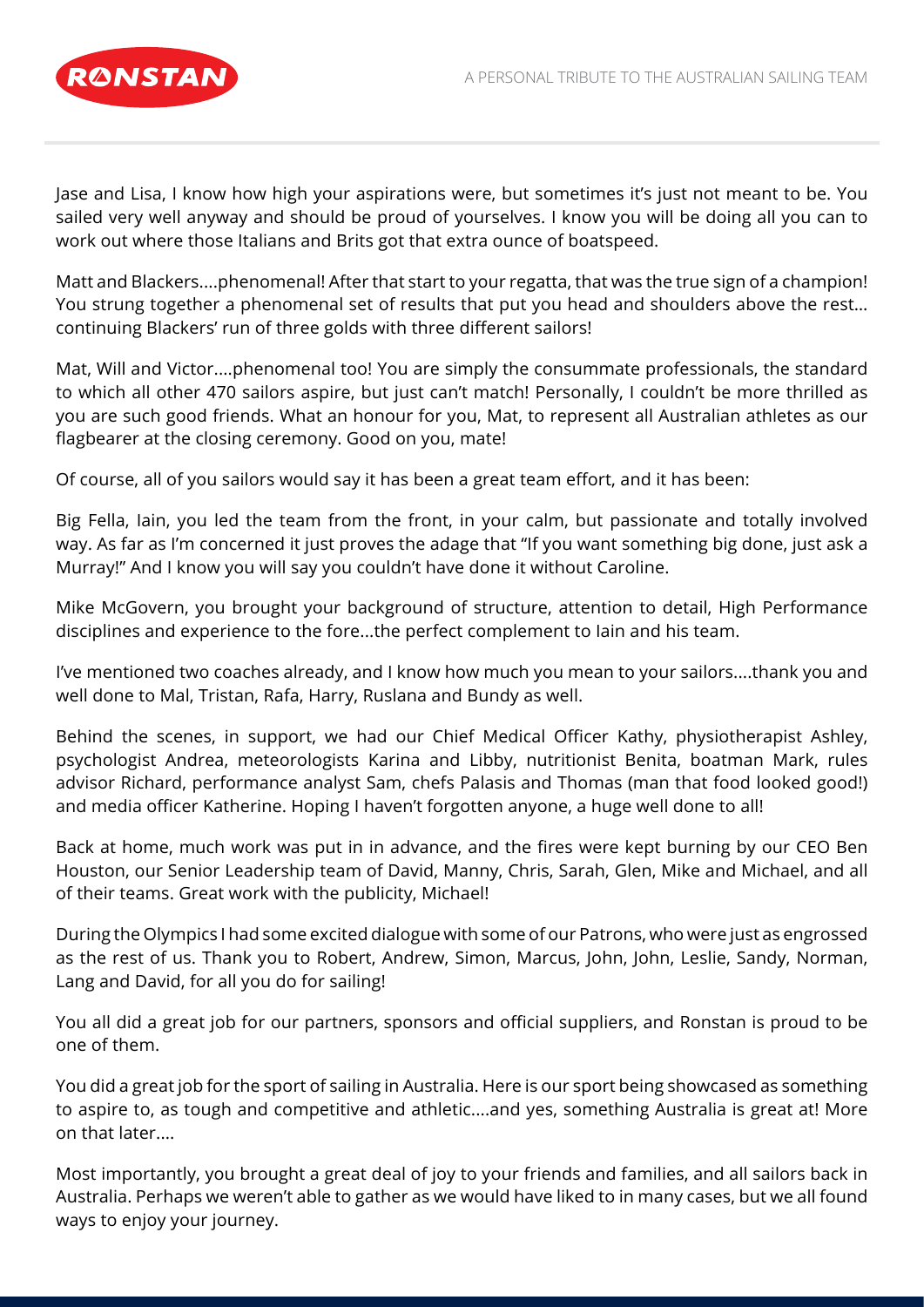

So, a few bullet points from me of my personal highlights from the Olympics, before I finish with a final rave about sailing:

- The Tokyo Olympics themselves! In these extraordinarily difficult times, the people of Japan did an unbelievable job just putting them on. Arigato gozaimasu to all! To quote IOC President Thomas Bach, the Tokyo Olympics were the Olympic Games of hope, solidarity and peace.
- Credit where it is due....Our swimmers really set the scene, with so many great performances! A big well done to our friends, ex President John Bertrand, who laid a lot of the groundwork, and CEO Alex Baumann.
- Credit again....GBR in sailing! Thankfully I didn't have any bottle of Grange bets this time with my old mate David Graham of World Sailing, as it has been proving costly over the past couple of Olympics. I hate to admit it, but GBR is the benchmark, with GBR winning a total of 64 Olympic sailing medals in history, compared to our 29. At these Tokyo games they were just fantastic, with 5 medals, 3 of them gold!
- Race wins by Mat/Will, Matt, Sam/Will, Mara, Jason/Lisa.
- Champions doing their penalty turns...no fuss, no argument, just got on with it!
- The meltdown in the Laser Radial....so glad Rindom still got there!
- Drama in Mens' RSX, with three OCS in the Medal Race.
- Close finishes in other Medal Races, particularly 49er, 49erFX, Finn.
- The only female skipper in the Nacra, Danish, having a 1, 3, 1 day!
- The photos, videos, tracking, on board cameras, replays, etc.



*The Australian Sailing Team, Enoshima, 2021.*